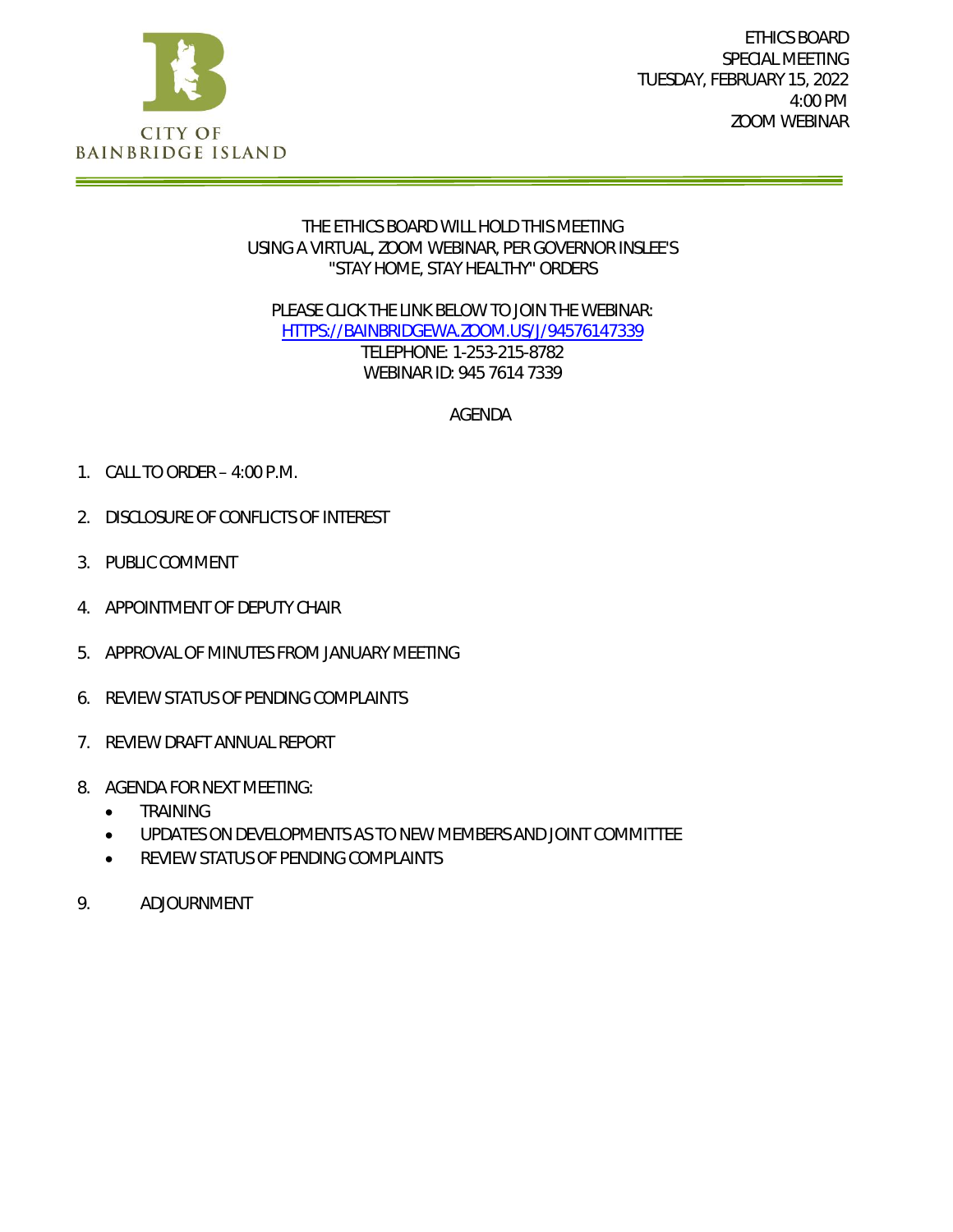# **COBI ETHICS BOARD**

Special Meeting Tuesday, January 18, 2022  $6:30 - 8:00$  PM VIA ZOOM WEBINAR

## Minutes

1. Call to order — Meeting was called to order at 6:32 PM. Present were: Tyler Weaver (Chair), Doña Keating (Deputy Chair), David Mallon, Jim Cash, and Andrew Tsoming (legal counsel to the Ethics Board).

2. Disclosure of conflict of interest — None

3. Public comment – 0 members of the public commented.

4. Motion to accept minutes for December 20, 2021 by Jim Cash; 2nd by David Mallon. Unanimously agreed.

5. Review of status of complaints.

6. Discussion of Board Status and Planning: Appointment of New Members, Training Plan, and Joint Committee with Council

- Subcommittee to prepare Ethics Board 2021 Annual Report and 2022 Workplan
	- o Motion to appoint Tyler Weaver and David Mallon to the above subcommittee made by Doña Keating; 2<sup>nd</sup> by Tyler Weaver. Unanimously approved.
- Motion to move February 22, 2022 meeting to February 15, 2022 from  $4:00 - 5:00 \text{ PM}$  made by Tyler Weaver;  $2^{\text{nd}}$  by David Mallon. Unanimously approved.
- 7. Items for next regular meeting agendas, February 15, 2022 (4:00 5:00 PM)
	- a) Finalizing 2021 Annual Report and 2022 Work Plan
	- b) Appointment of Deputy Chair
	- c) Training and Updates on developments as to new members and joint subcommittee
	- d) Review status of complaints
- 8. Motion to adjourn by Tyler Weaver, 2nd by Jim Cash. Unanimously agreed.

Adjournment at 6:53 PM.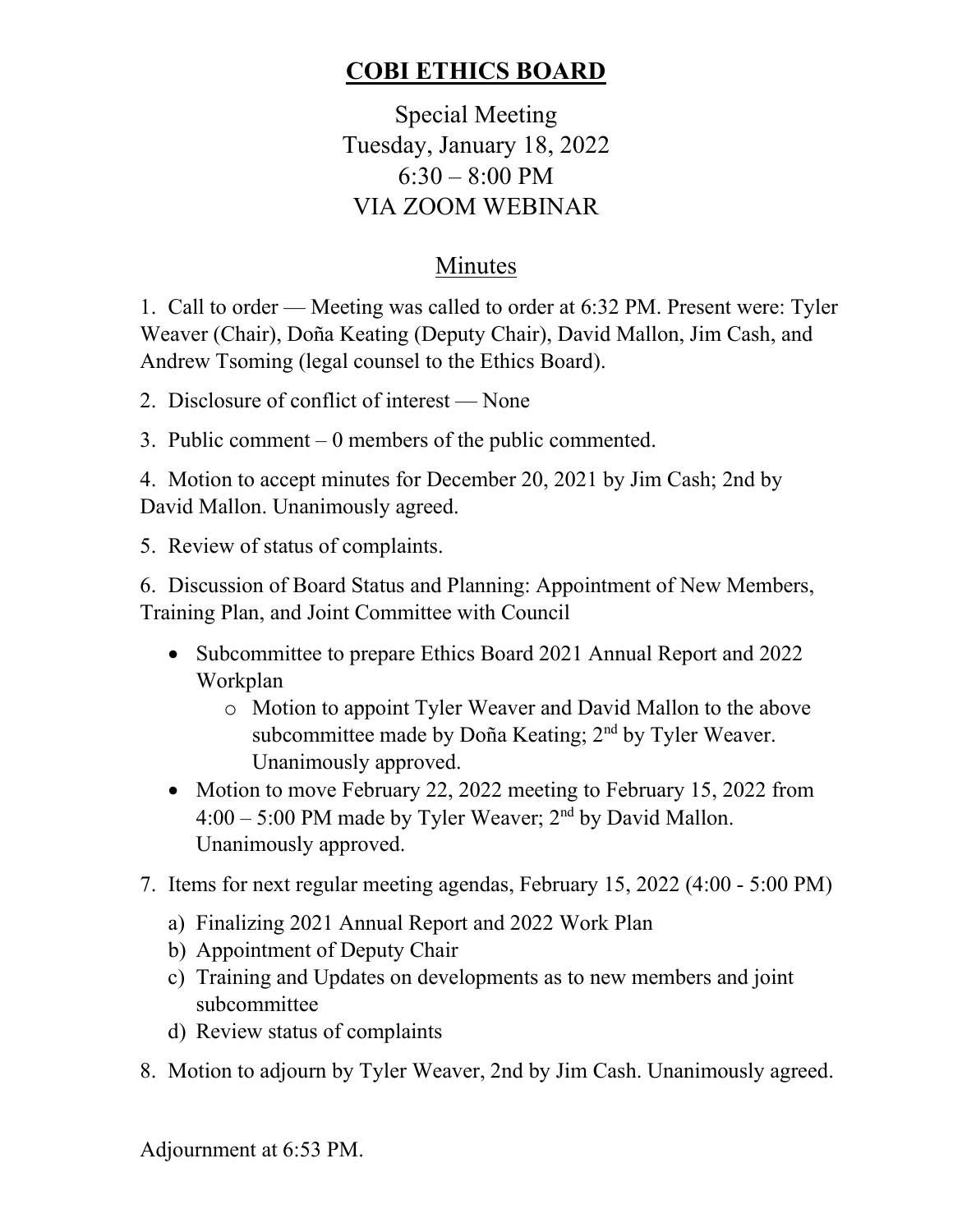#### **City of Bainbridge Island Ethics Board 2021 Annual Report and 2022 Workplan**

**February 15, 2022**

Pursuant to Article V, § D of the City of Bainbridge Island Code of Conduct and Ethics Program (the "Program"), the Bainbridge Island Ethics Board hereby provides its annual report and workplan to the Bainbridge Island City Council.

### I**. Complaints and Advisory Opinions**

In 2021, the Ethics Board received six complaints and two requests for advisory opinions. Five of the six complaints were under Article II of the Program. The Board has issued two responsive advisory opinions and determinations on three of the complaints. The three other complaints, which are related to each other, have been deferred while the Board awaits a ruling in related litigation.

### **II. Ethics Board Members**

The Board is presently operating with three members who are serving their initial terms, and a fourth who has voluntarily extended his service beyond the end of his term. The three members who are still serving their initial terms are Jim Cash, Doña Keating, and Tyler Weaver. David Mallon's term ended in June 2021, but he has continued to serve as a member. The Board requires four members to have a quorum for its regular meetings and could not have met if Mr. Mallon had not voluntarily extended his position pending the Council's decisions on appointing additional members.

Mr. Weaver's term is scheduled to end in June 2022.

## **III. Requests and Recommendations**

There are at present two areas where the Board requests assistance from the Council.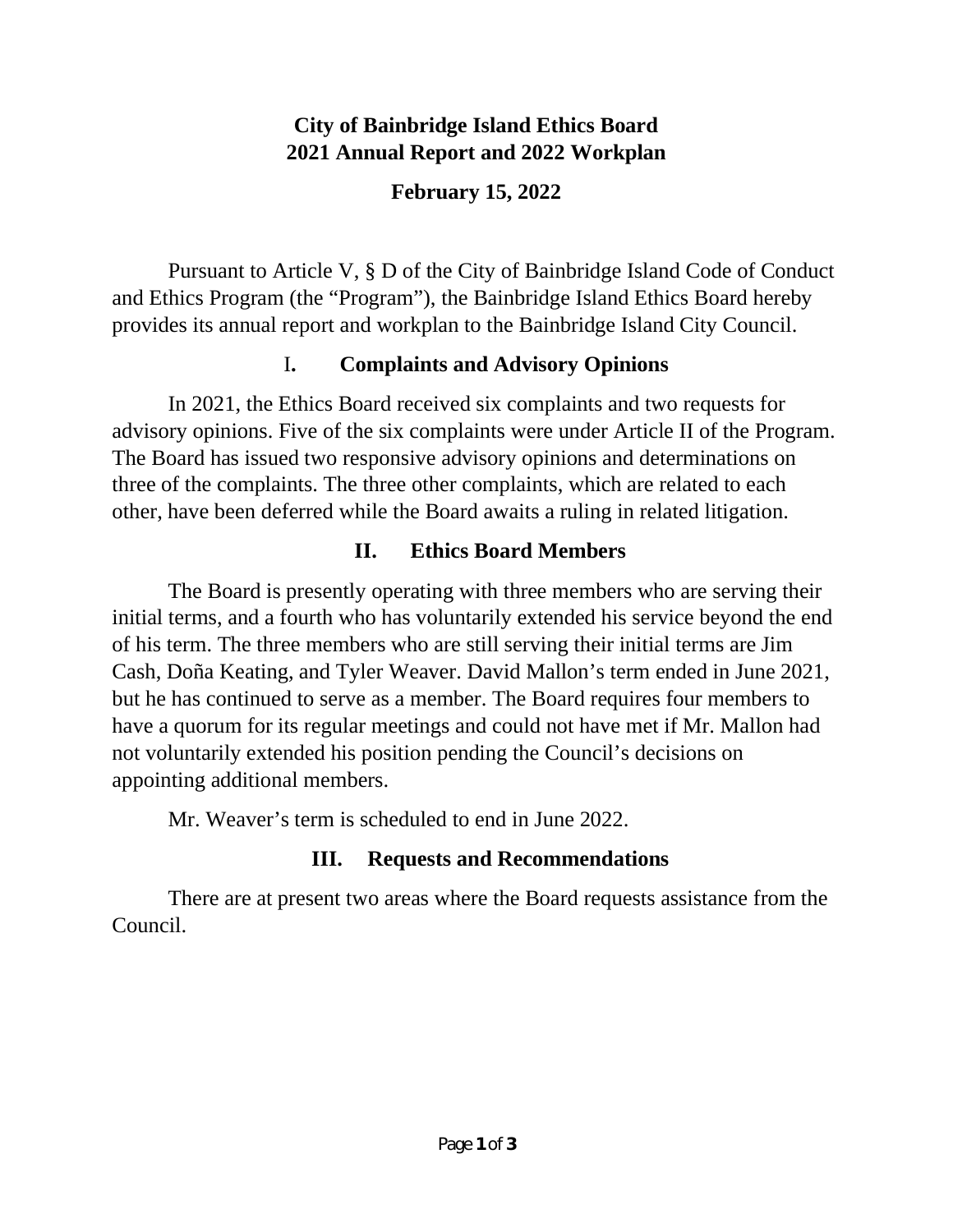#### A. Board Vacancies

The Board currently has four of its seven positions vacant, although Mr. Mallon has continued in his position beyond his initial term to allow the Board to continue to meet. In addition, Mr. Weaver's term will end in June 2022. It is critical that these seats be filled or renewed, as the Board cannot meet if one the members cannot make a meeting. In addition, a full complement of Board members is needed to implement our training program.

The Board requests that Council make it a priority to fully staff the Board.

#### B. Training

In 2021, the Board presented to Council its plan for conducting its training and educational duties under the Program. The Council initially approved that plan, but have had to delay the training for several reasons: (1) throughout 2021, there were numerous discussions by Council about changing or eliminating the Program, making it uncertain whether there should be training or what it should say, (2) also in 2021, Council deferred several times on a vote to fill vacant Board positions despite having nominees to consider, and (3) the City Manager, apparently because of these prior two points, did not provide the Board with the resources necessary to contact and train members of other City committees.

The Board therefore restates its prior proposal for training, and asks Council and the City Manager to provide the resources necessary to facilitate this training:

- 1. Hold a remote, Zoom-based training and informational session for Council at a designated Council meeting. We anticipate this could be completed in 15 minutes, depending on the questions and discussion generated by the presentation.
- 2. Hold three remote, Zoom-based training and informational sessions open to the public and all members of City Committees and Commissions. We anticipate scheduling these for different times, such as a weekday session, a weekday evening session, and a weekend session. Again, we would anticipate each of these to run about 15 minutes, depending on questions and discussion.
- 3. In lieu of a physical pamphlet, given the current remote nature of City meetings, a recording of at least one of these presentations